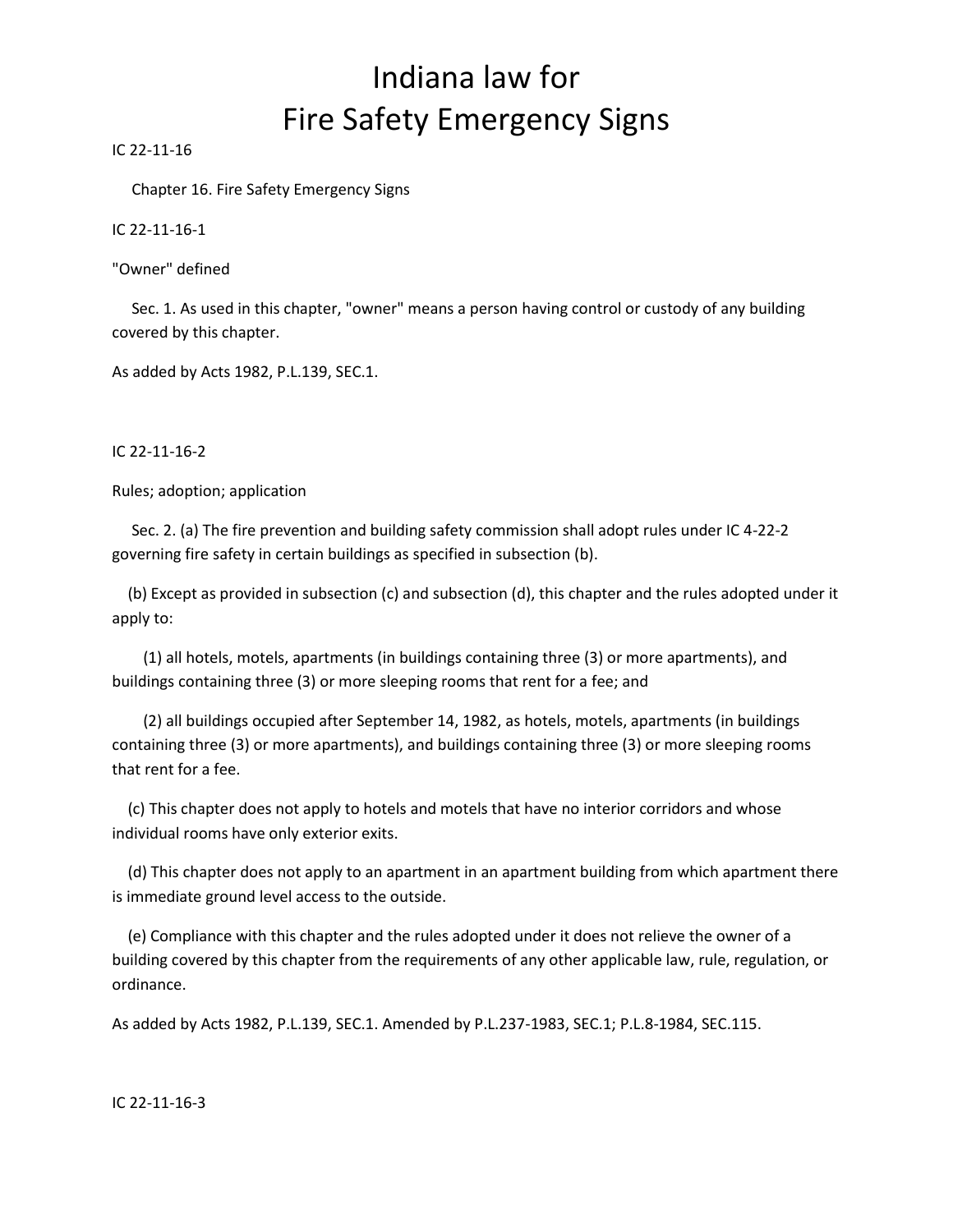## Indiana law for Fire Safety Emergency Signs

Rules; contents

Sec. 3. (a) The rules required by this chapter must include the following requirements:

 (1) In all hotels, motels, and buildings containing three (3) or more sleeping rooms that rent for a fee, an emergency sign must be permanently affixed to the back of each guestroom or room door and by the entrance to a required exitway where there is an interior door with corridors to the exitway.

 (2) In all apartments covered by this chapter, an emergency sign must be permanently affixed in a prominent location.

(b) The emergency signs required by subsection (a) must contain the following information:

(1) Instructions on practical emergency procedures in case of

fire or other emergency.

 (2) In hotels, motels, and buildings containing three (3) or more sleeping rooms that rent for a fee only, a statement describing the number of doors (to the left or right) to a fire exit.

 (c) In addition, the rules required by this chapter must include requirements for the letter size, color, content, location, and overall size of the emergency signs required by this chapter.

As added by Acts 1982, P.L.139, SEC.1.

IC 22-11-16-4

Violation; offense

 Sec. 4. An owner violating the provisions of this chapter or the rules adopted under it, commits a Class A infraction.

As added by Acts 1982, P.L.139, SEC.1.

#### IC 22-11-16-5

#### Inspections to determine compliance

 Sec. 5. The state fire marshal's office shall, as part of its normal inspection process, conduct inspections to determine if there is compliance with this chapter and the rules adopted under it. Any evidence of a violation shall be turned over to the prosecuting attorney of the county where the violation occurred.